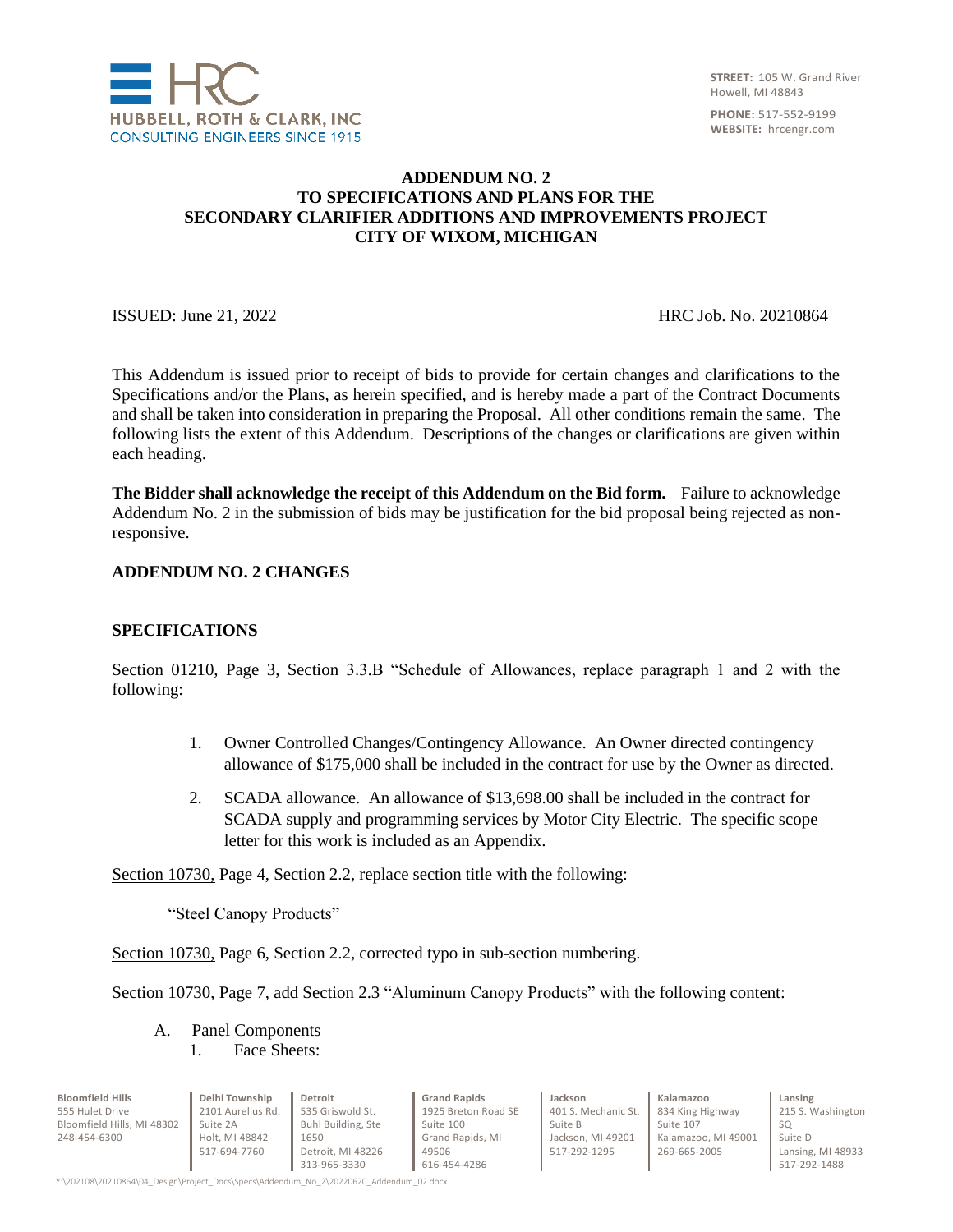

Addendum No. 1 March 22, 2021 HRC Job Number 20210864 Page 2 of 3

- a. Translucent faces: Manufactured from glass fiber reinforced thermoset resins, formulated specifically for architectural use.
	- 1) Thermoplastic (e.g. polycarbonate, acrylic) faces are not acceptable.
	- 2) Face sheets shall not deform, deflect, or drip when subjected to fire or flame.
- b. Interior face sheets:
	- 1) Flame spread: Underwriters Laboratories (UL) listed, which requires periodic unannounced retesting, with flame spread rating no greater than 10 and smoke developed no greater than 350-400 when tested in accordance with UL 723.
	- 2) Burn extent by ASTM D 635 shall be no greater than 1".
- c. Exterior face sheets:
	- 1) Color stability: Full thickness of the exterior face sheet shall not change color more than 3 CIE Units DELTA E by ASTM D 2244 after 3 years outdoor South Florida weathering at 5° facing south, determined by the average of at least three white samples with and without a protective film or coating to ensure long-term color stability. Color stability shall be unaffected by abrasion or scratching.
	- 2) Strength: Exterior face sheet shall be uniform in strength, impenetrable by hand held pencil and repel an impact minimum of 70 ft. lbs. without fracture or tear when impacted by a  $3-1/4$ <sup>3</sup> diameter, 5 lb. free-falling ball per UL 972.
	- 3) Erosion Protection: Integral, embedded-glass erosion barrier.
- d. Appearance:
	- 1) Exterior face sheet: Smooth, .070" thick. Color to be selected from manufacturer's standards
	- 2) Interior face sheet: Smooth, .045" thick. Color to be selected from manufacturer's standards
	- 3) Face sheets shall not vary more than  $\pm$  10% in thickness and be uniform in color.
- 2. Grid Core:
	- a. Aluminum I-beam grid core shall be of 6063-T6 or 6005-T5 alloy and temper with provisions for mechanical interlocking of muntin-mullion and perimeter. Width of I-beam shall be no less than 7/16".
	- b. I-beam Thermal break: Minimum 1", thermoset fiberglass composite.
- 3. Laminate Adhesive:
	- a. Heat and pressure resin type adhesive engineered for structural sandwich panel use, with minimum 25-years field use. Adhesive shall pass testing requirements specified by the International Code Council "Acceptance Criteria for Sandwich Panel Adhesives".
	- b. Minimum tensile strength of 750 PSI when the panel assembly is tested by ASTM C 297 after two exposures to six cycles each of the aging conditions prescribed by ASTM D 1037.
	- c. Minimum shear strength of the panel adhesive by ASTM D 1002 after exposure to four separate conditions:
		- 1) 50% Relative Humidity at 68° F: 540 PSI
		- 2) 182° F: 100 PSI
		- 3) Accelerated Aging by ASTM D 1037 at room temperature: 800 PSI
		- 4) Accelerated Aging by ASTM D 1037 at 182° F: 250 PSI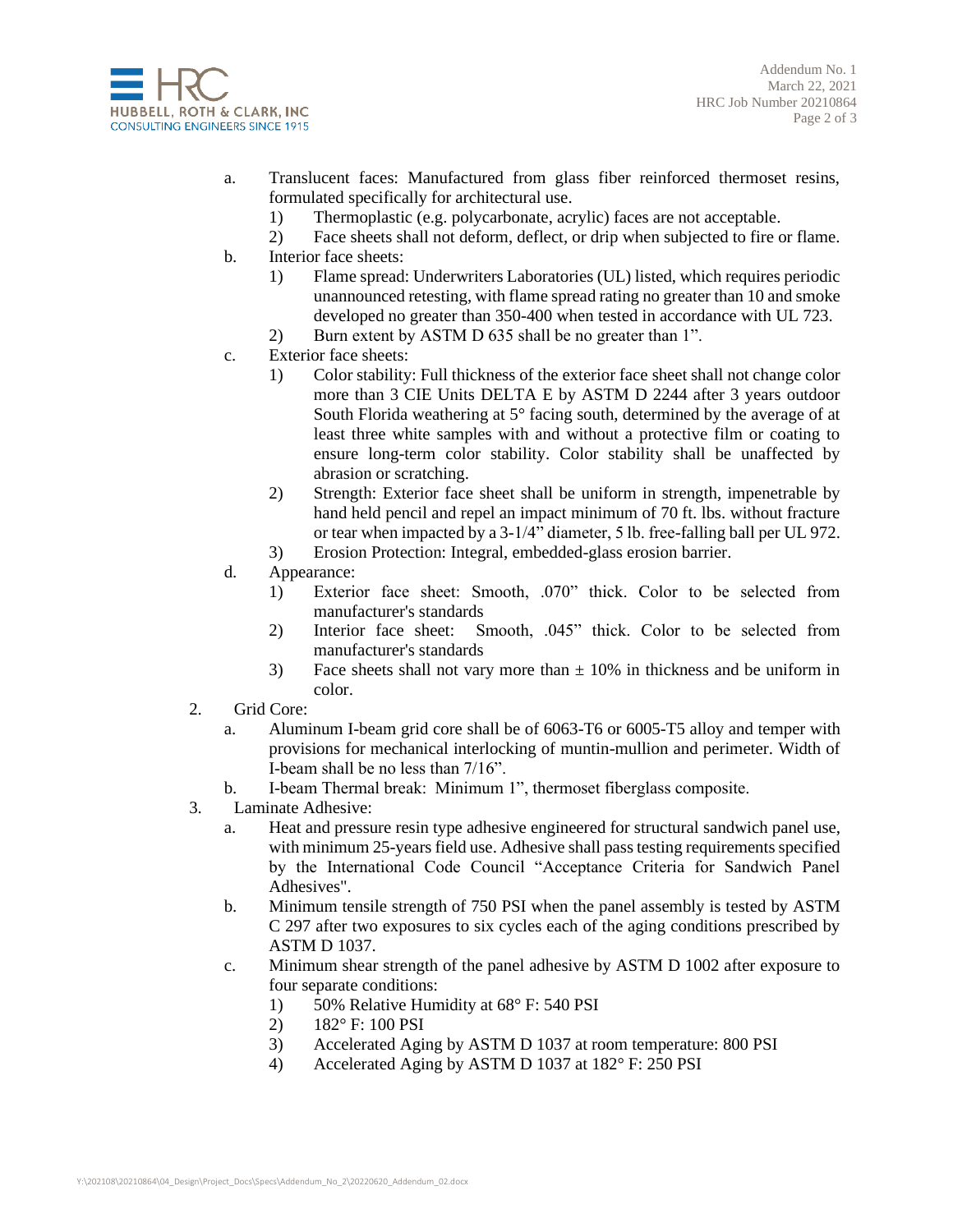

- B. Panel Construction
	- 1. Provide sandwich panels of flat fiberglass reinforced translucent face sheets laminated to a grid core of mechanically interlocking I-beams. The adhesive bonding line shall be straight, cover the entire width of the I-beam and have a neat, sharp edge.
		- a. Thickness: 2 3/4" or 4"
	- 2. Standard panels shall withstand 1200° F fire for minimum one hour without collapse or exterior flaming.
	- 3. Canopy System:
		- a. Canopy system shall pass Class A Roof Burning Brand Test by ASTM E 108.
		- b. Roof system shall be UL listed as a Class A Roof by UL 790, which requires periodic unannounced factory inspections and retesting by Underwriters Laboratories.
	- 4. Canopy System shall meet the fall through requirements of OSHA 1910.23 as demonstrated by testing in accordance with ASTM E 661, thereby not requiring supplemental screens or railings.
- C. Batten and Perimeter Closure System
	- 1. Closure system: Extruded aluminum 6063-T6 and 6063-T5 alloy and temper clamp-tite screw type closure system.
	- 2. Sealing tape: Manufacturer's standard, pre-applied to closure system at the factory under controlled conditions.
	- 3. Fasteners: Various series stainless steel screws for aluminum closures, excluding final fasteners to the building.
	- 4. Finish: Manufacturer's factory applied finish, which meets the performance requirements of AAMA 2604. Color to be selected from manufacturer's standards.
- D. Superstructure
	- 1. The superstructure shall be pre-fabricated of extruded aluminum alloy 6005-T5, 6005A-T61 or 6061-T6 box beams. Ferrous metals shall not be allowed. All parts shall be preassembled at the factory and knocked down for shipment. System shall be a Rigid Frame design.
	- 2. Finish: Manufacturer's factory applied finish, which meets the performance requirements of AAMA 2604. Color to be selected from manufacturer's standards.
	- 3. Aluminum structural system design and calculations must be furnished in accordance with the Aluminum Association "Specifications for Aluminum Structures" and the applicable building code. Design calculations must be prepared and stamped by a Licensed Professional Engineer.

Very truly yours,

HUBBELL, ROTH & CLARK, INC.

the Bur

John Bergsma, P.E. Project Engineer

ENCLOSURES: Specification Section 10732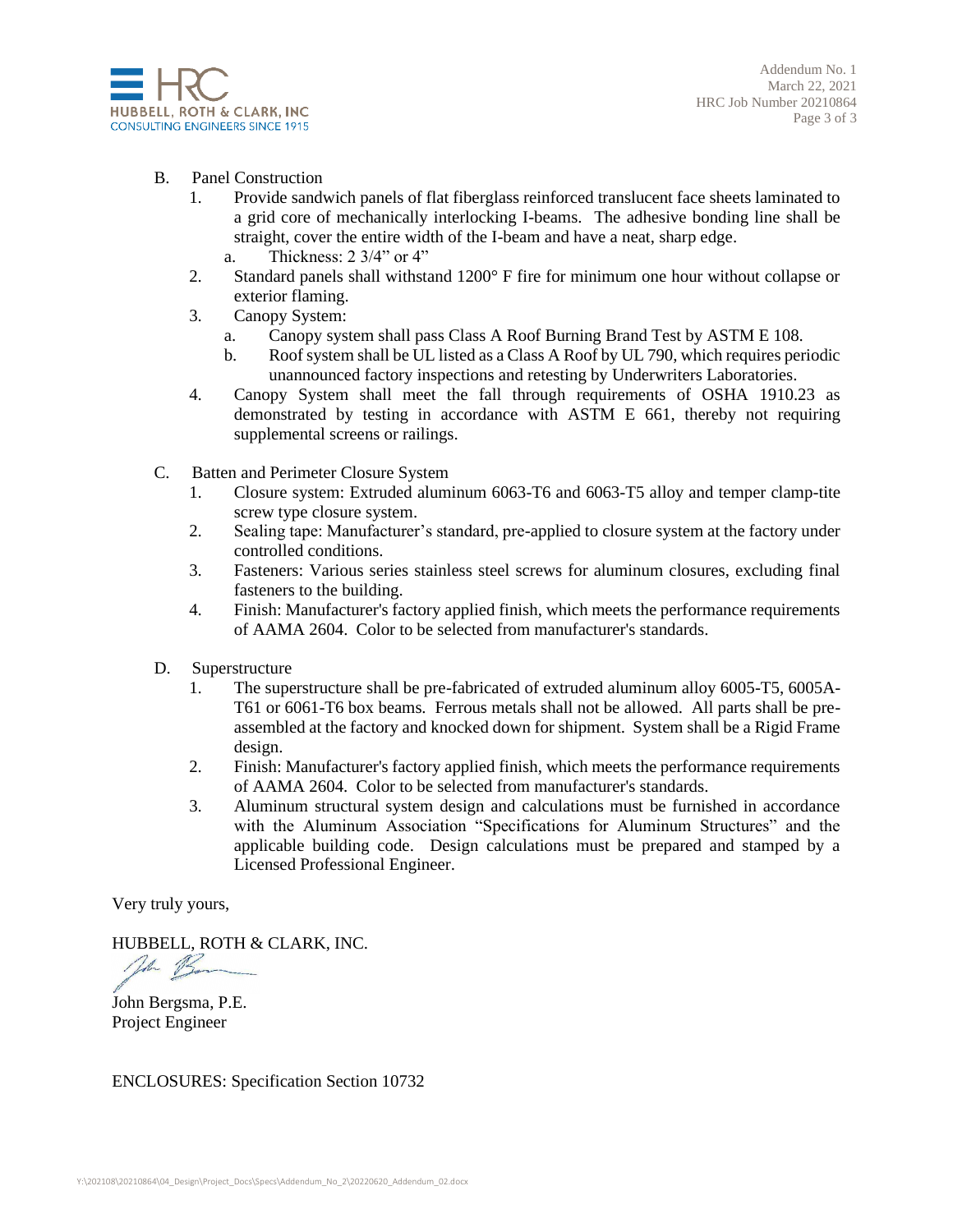# SECTION 10730

# **CANOPIES**

## PART 1 - GENERAL

#### 1.1 SUMMARY

- A. Section includes the structural canopy system as shown and specified. Work includes providing and installing:
	- 1. Structural framing.
	- 2. Factory prefabricated roofing.
	- 3. Anchorage and accessories for canopy assembly.

# 1.2 Related Sections:

- 1. 03310 Concrete work.
- 2. 09900 Painting.

## 1.3 REFERENCES

- A. ASTM A36/A36M Structural Steel.
- B. ASTM A123 Zinc (Hot-Dip Galvanized) Coatings on Iron and Steel Products.
- C. ASTM A153 Zinc Coating (Hot-Dip) on Iron and Steel Hardware.
- D. ASTM A446/A446M Steel Sheet, Zinc-Coated (Galvanized) by the Hot-Dip Process, Structural (Physical) Quality.
- E. ASTM A501 Hot-Formed Welded and Seamless Carbon Steel Structural Tubing.
- F. ASTM A525/A525M Steel Sheet, Zinc-Coated (Galvanized) by the Hot-Dip Process.
- G. AWS A2.0 Standard Welding Symbols.
- H. AWS D1.1 Structural Welding Code Steel.
- I. SSPC (Steel Structures Painting Council) Steel Structures Painting Manual.
- J. SSPC Paint 20 Zinc Rich Coating.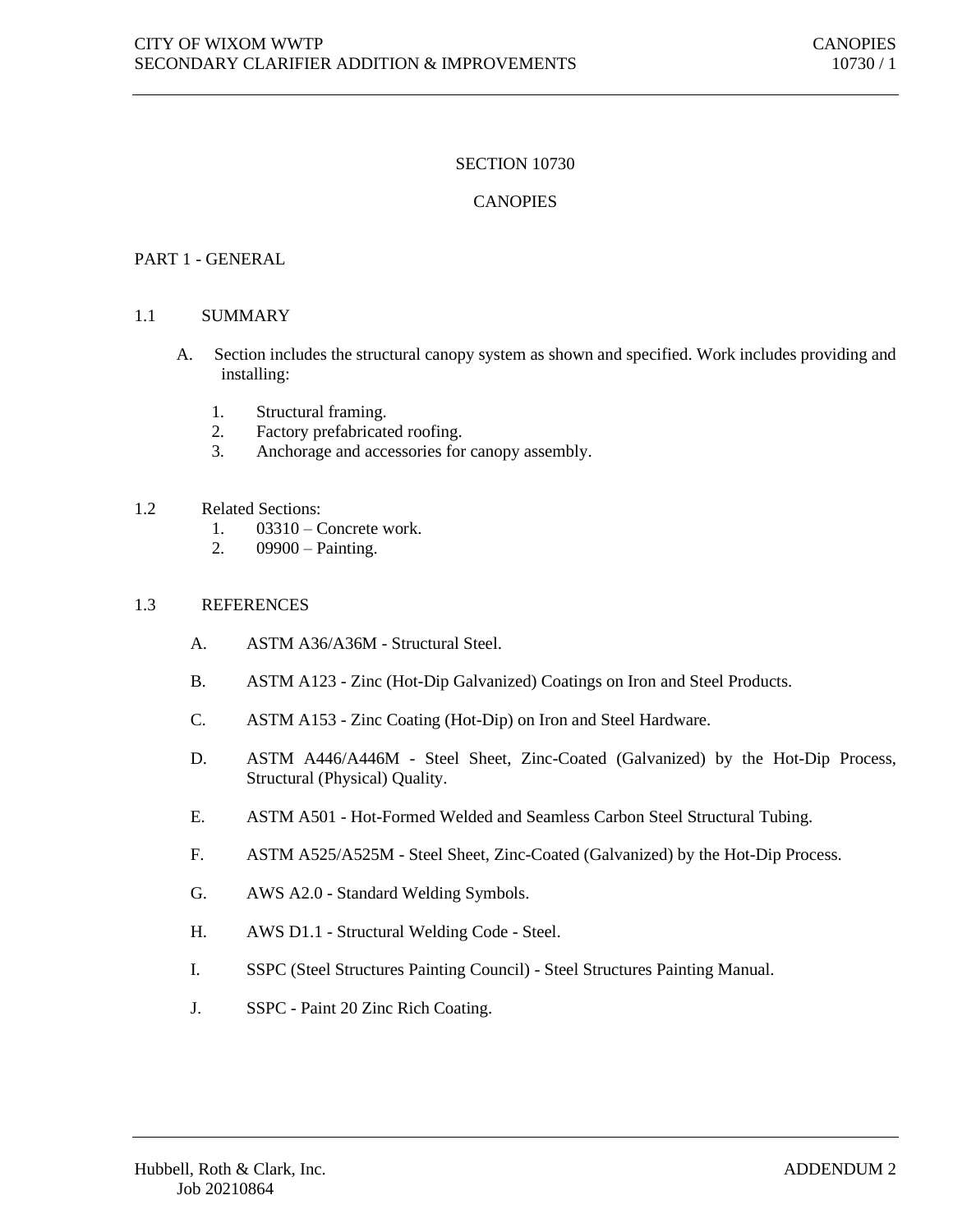# 1.4 SUBMITTALS

- A. Submit manufacturer's product data. Provide data on material composition, profiles, fasteners, interior and exterior prime and finish coatings. Include construction details and material descriptions.
- B. Submit shop drawings. Include plans, elevations, and details. Indicate assembly dimensions, locations of structural members, connections, attachments, roof openings; wall and roof system dimensions, framing layout, general construction details, anchorages and method of anchorage, framing anchor bolt settings, sizes, and locations; indicate welded connections with AWS A2.0 welding symbols; indicate net weld lengths.
- C. Submit manufacturer's color charts showing the full range of colors available for factory finishes.
	- 1. When requested, submit samples for each exposed finish required, in same thickness, profile, and material indicated for the work and in size indicated below. If finishes involve normal color variations, include sample sets consisting of two or more units showing the full range of variations expected.
		- a. Roofing panels: **12"x12"** units
- D. Submit Installer Certificate, signed by installer, certifying compliance with project qualification requirements.
- E. Provide structural analysis data signed and sealed by the qualified professional engineer responsible for their preparation, licensed in the State of Michigan.

#### 1.5 CLOSEOUT SUBMITTALS

A. Provide project maintenance manuals.

## 1.6 QUALITY ASSURANCE

- A. Manufacturer's Qualifications:
	- 1. Material and products shall be manufactured by a company continuously and regularly employed in the manufacture of specified materials for a period of at least ten consecutive years and which can show evidence of those materials being satisfactorily used on at least three projects of similar size, scope, and location. At least two of the projects shall have been in successful use for ten years or longer.
- B. Installer's Qualifications: Installation shall be by an experienced installer, which has been in the business of installing specified systems for at least five consecutive years and can show evidence of satisfactory completion of projects of similar size, scope, and type.
- C. Do not install systems when temperature, humidity, or ventilation is outside of limits recommended by manufacturer.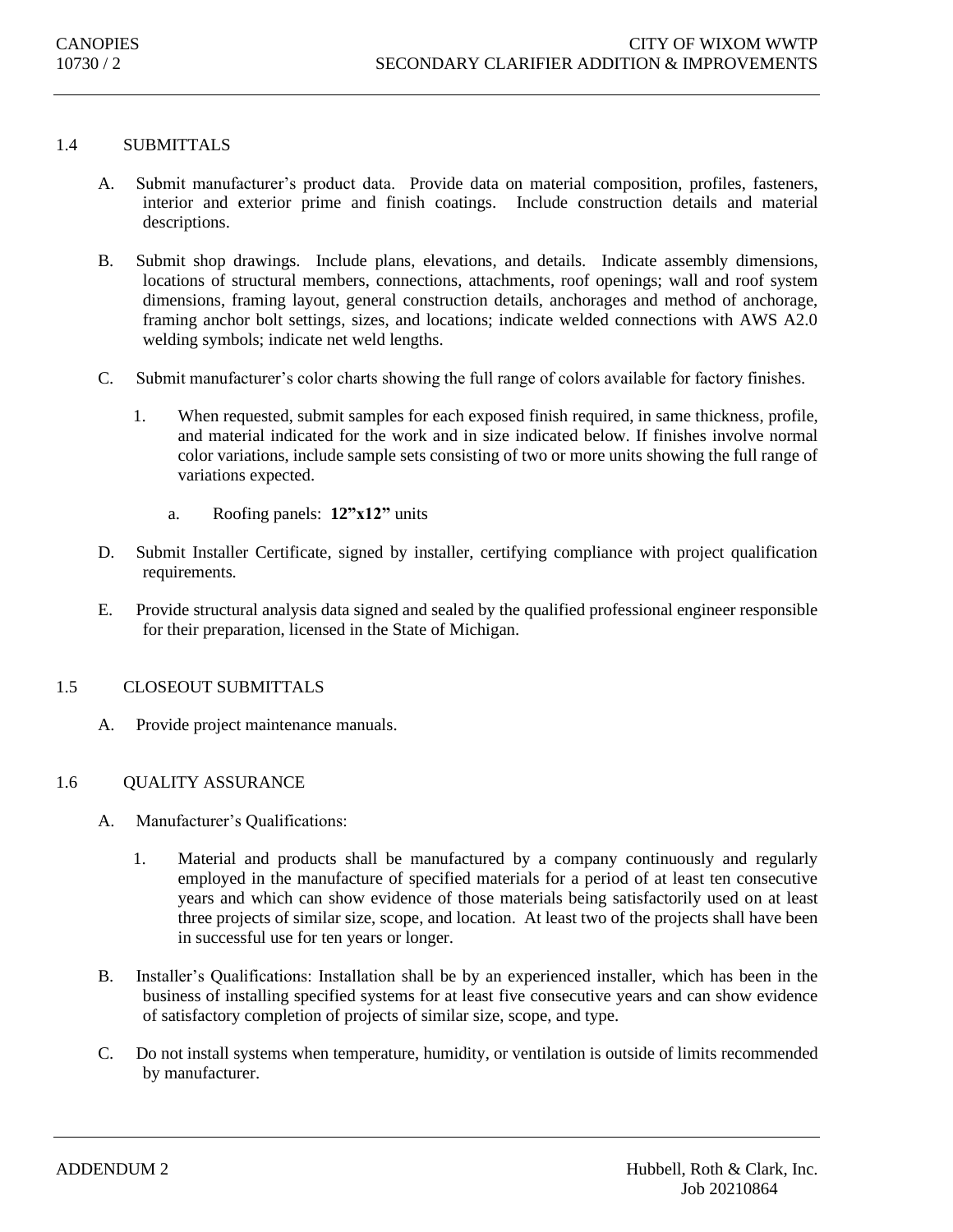## 1.7 PERFORMANCE REQUIREMENTS

- A. The manufacturer shall be responsible for the configuration and fabrication of the complete canopy system, including the superstructure and anchorage.
- B. Structural Loads Provide canopy system capable of handling loads as indicated on the Drawings.
- C. Deflection and Drift Limits:
	- 1. Roof Beam Deflection: Limited to L/180.
	- 2. Roof Panel Deflection: Limited to L/60.
	- 3. Canopy Column Lateral Drift: Limited to H/120.
- D. System must be in compliance with Michigan Building Code requirements.

#### 1.8 DESIGN

A. Canopy system layout, size, eave height, and roof pitch are as indicated on the Drawings.

#### 1.9 DELIVERY, STORAGE AND HANDLING

- A. Deliver canopy system, components, and materials in manufacturer's standard protective packaging.
- B. Store canopy system materials on the long edge; several inches above the ground, blocked and under cover to prevent warping in accordance with manufacturer's storage and handling instructions.

#### 1.10 PRE-INSTALLATION MEETING

A. Convene one week before starting work of this section.

#### 1.11 WARRANTY

- A. Provide manufacturer's and installer's written warranty agreeing to repair or replace canopy system work, which fails in materials or workmanship within one year from the date of delivery. Failure of materials or workmanship shall include excessive deflection, deterioration of finish on metal in excess of normal weathering, defects in accessories, roofing and other components of the work.
- B. Extended Panel Warranty: 2 years from date of delivery.
- C. Extended Manufacturer's factory applied Finish Warranty: 2 years from date of delivery.
- D. Special Panel Finish Warranty: On Manufacturer's standard form, in which Manufacturer agrees to repair or replace metal panels that evidence deterioration of factory-applied finish within the specified number years from date of Substantial Completion, including:
	- 1. Acrylic Coated Galvalume (Galvalume® Plus): Product will not rupture, fail structurally, or perforate within period of 20 years due to normal atmospheric corrosion.
	- 2. Fluoropolymer Two-Coat System (PVDF):
		- a. Color fading in excess of 5 Hunter units per ASTM D 2244 for 30 years.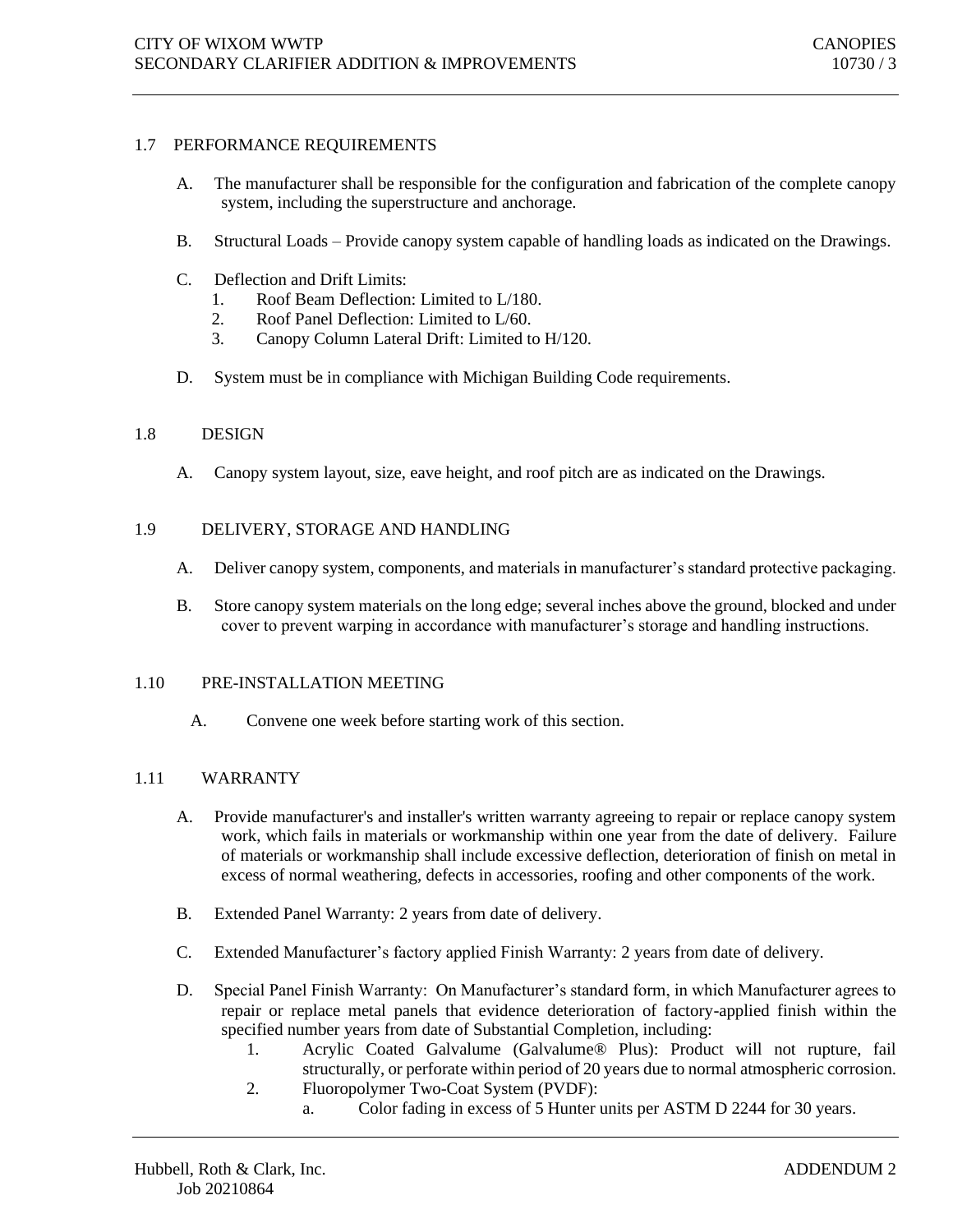- b. Chalking in excess of No. 6 rating per ASTM D 4214 for 30 years.
- c. Failure of adhesion, peeling, checking, or cracking for 40 years.
- 3. Metallic Fluropolymer Two-Coat System (Metallic PVDF):
	- a. Chalking in excess of No. 6 rating per ASTM D 4214 for 25 years.
	- b. Failure of adhesion, peeling, checking, or cracking for 25 years.
- 4. Modified Silicone-Polyester Two-Coat System (SMP):
	- a. Color fading in excess of 5 Hunter units per ASTM D 2244, for vertical applications for 30 years.
	- b. Color fading in excess of 7 Hunter units per ASTM D 2244, for non-vertical applications for 30 years.
	- c. Chalking in excess of No. 8 rating per ASTM D 4214, for vertical applications for 30 years.
	- d. Chalking in excess of No. 6 rating per ASTM D 4214, for non-vertical applications for 30 years.
	- e. Failure of adhesion, peeling, checking, or cracking for 40 years.

## PART 2 - PRODUCTS

## 2.1 MANUFACTURER

- A. The basis for this specification is for products manufactured by Structures Unlimited, Inc. Other manufacturers may bid this project provided they comply with all of the performance requirements of this specification and submit evidence thereof. Listing other manufacturers' names in this specification does not constitute approval of their products or relieve them of compliance with all the performance requirements contained herein.
- B. Structures Unlimited, Inc., Tel: (800) 225-3895 Web: [www.structuresunlimitedinc.com](http://www.structuresunlimitedinc.com/)
- C. Poligon, Tel: (616) 888.3500 Web: [www.poligon.com](http://www.poligon.com/)
- D. CEAS+: Tel: (844) 748.9698 Web: [www.ceasplus.com](http://www.ceasplus.com/)

# 2.2 STEEL CANOPY PRODUCTS

- A. Buy American Act/American Reinvestment and Recovery Act (ARRA) requirements: Provide materials in compliance with the following requirements:
	- 1. Buy American Act of 1933 BAA-41 U.S.C §§ 10a 10d for non-ferrous products.
	- 2. Buy American provisions of Section 1605 of the American Recovery and Reinvestment Act of 2009 (ARRA), for ferrous products.
- B. Primary Framing Steel:
	- 1. Recycled Content: Post-consumer recycled content plus one-half of pre-consumer recycled content not less than 75 percent.
	- 2. Hot-rolled shapes: ASTM A 36 or ASTM A 992, minimum yield of 36 ksi (248 MPa) or 50 ksi (345 MPa).
	- 3. Built-up sections:
		- a. Webs: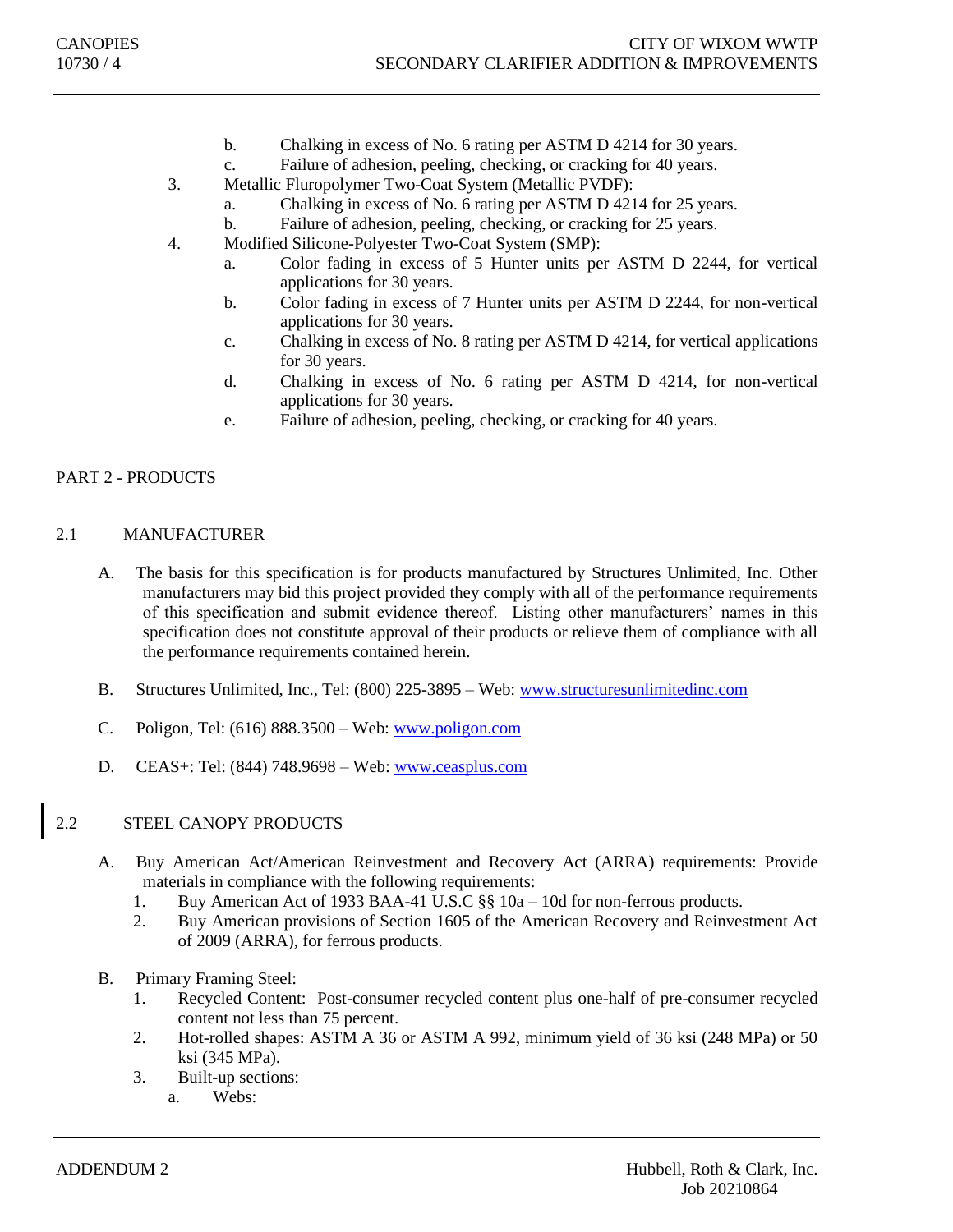- 1) ASTM A 1011 or ASTM A1018, SS or HSLAS, Grade 55 (380) for webs 3/16 inch (4.76 mm) thick and thinner.
- 2) ASTM A 572 Grade 50 (340) or ASTM A572 Grade 55 (380) or ASTM A 529 Grade 55 for webs thicker than 3/16 inch (4.76 mm).
- b. Flanges: ASTM A 529 Grade 55 (380) or ASTM A 572 Grade 50 (340) or 55 (380).
- 4. Round tube: ASTM A 500, Grade B or C with minimum yield strength of 42 ksi (290 MPa).
- 5. Square and rectangular tube: ASTM A 500, Grade B or C, minimum yield strength of 42 ksi (290 MPa).
- 6. Cold-formed C sections: ASTM A 1011, Grade 55 (380), or ASTM A 653, Grade 55 (380).
- 7. X-bracing: ASTM A 529 or A 572 for rod bracing 36 ksi (248 MPa) or 50 ksi (345 MPa), ASTM A 36 for angle bracing or ASTM A 475 for cable bracing.
- 8. Finish: G-90 Pre-galvanized Shop Coat. Shop coat only intended to provide temporary protection during transportation and erection. Painted in accordance with Specification Section 09900.
- C. Secondary Framing Steel:
	- 1. Purlins, girts, and eave struts: ASTM A 1011 Grade 55 (380), or ASTM A 653, Grade 55 (380).
	- 2. Recycled Content: Post-consumer recycled content plus one-half of pre-consumer recycled content not less than 25 percent.
	- 3. Thickness:
		- a. 16 gauge: 0.056 inch (1.421 mm) minimum uncoated thickness.
		- b. 14 gauge: 0.067 inch (1.689 mm) minimum uncoated thickness.
		- c. 13 gauge: 0.081 inch (2.051 mm) minimum uncoated thickness.
		- d. 12 gauge: 0.100 inch (2.534 mm) minimum uncoated thickness.
	- 4. Finish: G-90 Pre-galvanized Shop Coat. Shop coat only intended to provide temporary protection during transportation and erection. Painted in accordance with Specification Section 09900.
- D. Roof Panels:
	- 1. The grid core may be aluminum or a thermally broken composite of aluminum and fiberglass.
	- 2. Materials:
		- a. Exposed Fastener Panel
			- 1) Mega-Rib by McElroy Metal, Hefti-Rib by Corrugated Metal Inc., or 7.2 Panel by Pac-Clad.
			- 2) 24 gauge Galvalume.
			- 3) 0.032 Aluminum.
			- 4) 1-1/2" tall x 36" wide panel.
			- 5) Minimum slope: 1:12
			- 6) Optional perforations
			- 7) 30 year finish warranty
		- b. Standing Seam Metal Panels:
			- 1) Mfr.: McElroy Metals (or approved equal).
				- 2) Maxima
				- 3) Seam Height: 1.5", 2", or 3".
				- 4) Panel Width: 12", 16", or 18"
				- 5) Striated or Minor Ribs
				- 6) Substrate Metal Deck, or Open Framing.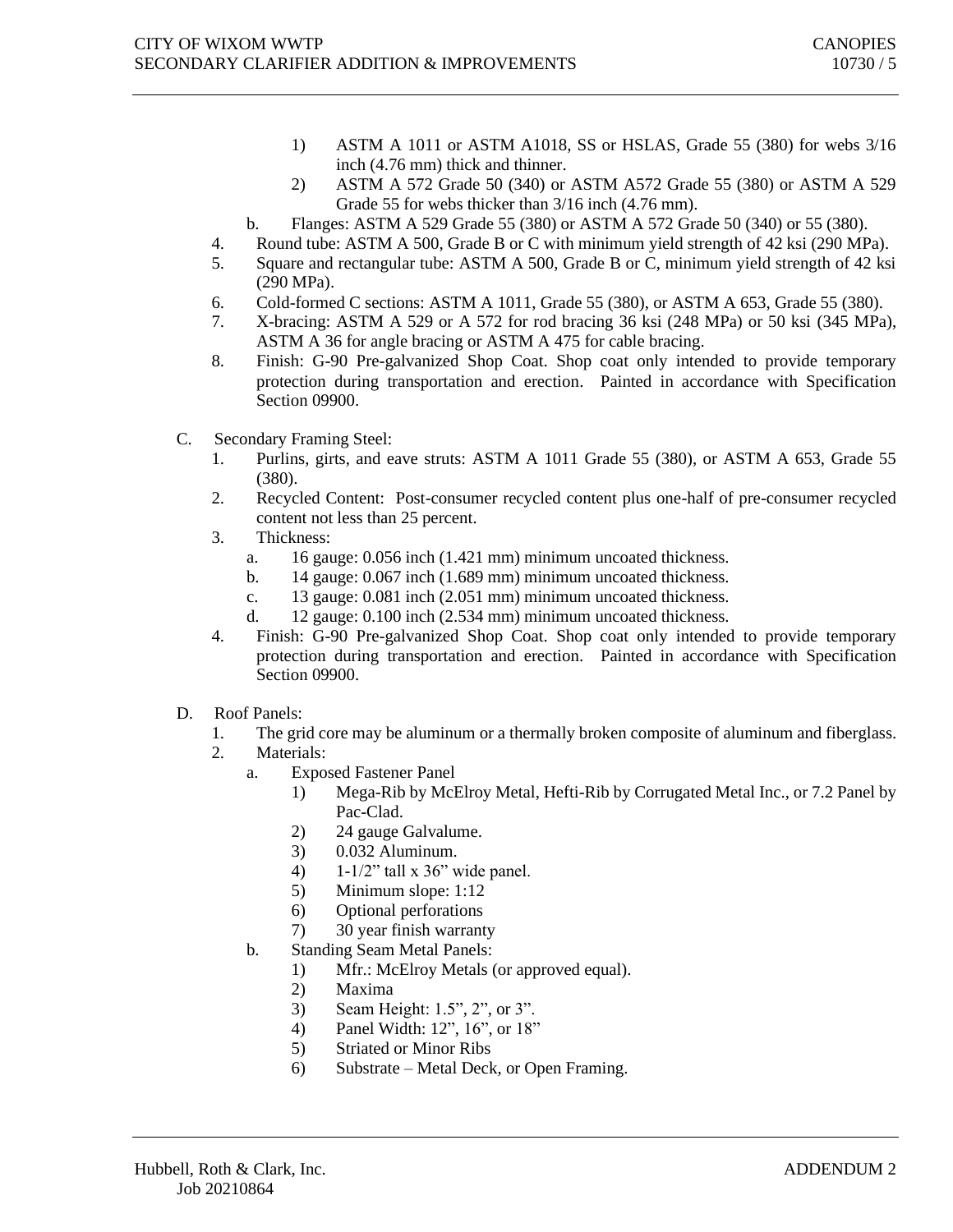- 3. Canopy System shall meet the fall through requirements of OSHA 1910.23 as demonstrated by testing in accordance with ASTM E 661, thereby not requiring supplemental screens or railings.
- E. Finishes:
	- 1. Galvalume: Aluminum-Zinc Alloy Coating, 55% Aluminum, 50% Zinc coated steel per ASTM A 792 AZ55.
	- 2. Galvalume® Plus: Acrylic-Coated Aluminum-Zinc Alloy Coating, 55% Aluminum, 50% Zinc coated steel per ASTM A 792 AZ55 with acrylic finish with no added lubricant.
	- 3. Exterior Paint:
		- a. Modified Silicone-Polyester Two-Coat System (SMP): 0.20 0.25 mil primer with 0.7 – 0.8 mil color coat. Basis of Design: Signature 200.
		- b. Fluoropolymer Two-Coat System (PVDF): 0.2 0.3 mil primer with 0.7 0.8 mil 70 percent PVDF fluoropolymer color coat. Basis of Design: Signature 300.
		- c. Fluoropolymer Two-Coat Metallic System (PVDF Metallic): 0.2 0.3 mil primer with 0.7 - 0.8 mil 70 percent PVDF metallic fluoropolymer color coat. Basis of Design: Signature 300 Metallic.
		- d. Manufacturer's factory applied finish, which meets the performance requirements of AAMA 2605.
		- e. Color to be selected by the Owner during submittal review.
	- 4. Interior Paint: 0.5 mil total dry film thickness consisting of primer coat and wash coat of manufacturer's standard light-colored acrylic or polyester backer finish.
- F. Fasteners:
	- 1. Through-fastened panels: Self-drilling with sealing washer.
	- 2. Standing seam panels: Long life self-drilling with sealing washer.
	- 3. Ridge: Long-life self-drilling with sealing washer.
	- 4. Clips to purlin or bar joists: Long-life self-drilling with hex washer head and washer.
	- 5. Various series stainless steel screws for aluminum closures, excluding final fasteners to the building
	- 6. Bolts:
		- a. Rigid Frame Connections: Provide High Strength Bolts, Nuts and Washers:
		- b. Bolts: ASTM F 3125 Grade A325 Heavy Hex Structural Type I.
		- c. Washers: ASTM F 436 Type 1 Hardened Steel.
		- d. Nuts: ASTM A 563 Grade C Heavy Hex. Nuts shall be wax coated by emulsion such that the torque required to complete a Rotational Capacity (RC) test shall be reduced by 40% from the un-waxed state.
		- e. Coating: Hot-Dipped Galvanized.
- G. Clips:
	- 1. Low or high fixed clips: Use where moderate thermal expansion and contraction in roof panel is expected.
	- 2. Low or high sliding clips: Provide 2 to 4 inches of travel for panel thermal expansion and contraction.
- H. Sealants and closures:
	- 1. Side-laps: Factory applied, hot melt, foamable mastic.
	- 2. End-laps, eave, ridge assembly, gable flashings: Field-applied non-skinning sealant.
	- 3. Closure system: Extruded aluminum 6063-T6 and 6063-T5 alloy and temper clamp-tite screw type closure system.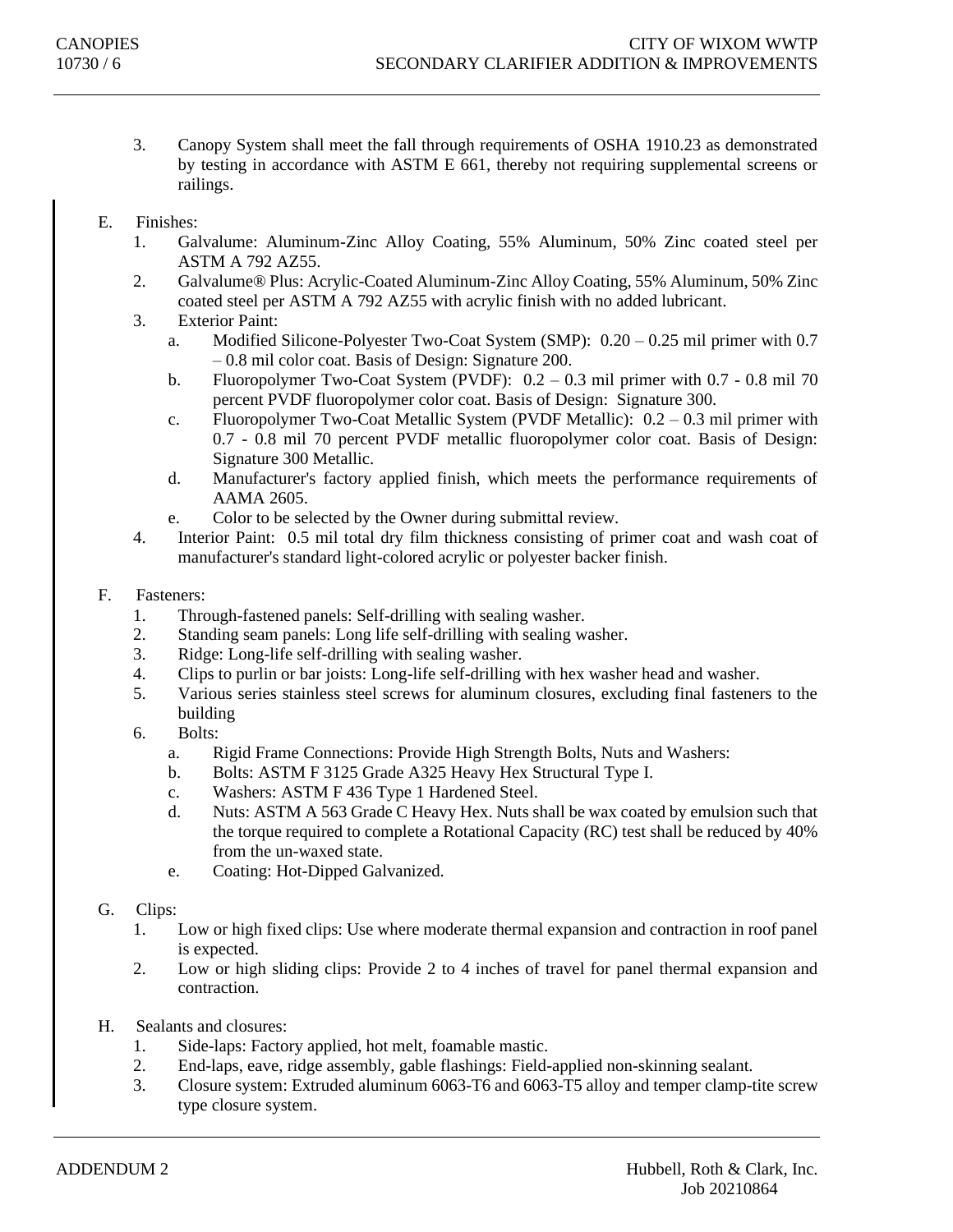- 4. Sealing tape: Manufacturer's standard, pre-applied to closure system at the factory under controlled conditions
- 5. Standing Seam Roof Closures:
	- a. Outside closures: 24 gauge steel sheet.
	- b. Inside closures: 18 gauge Galvalume or G-40 galvanized coated steel complying with ASTM A 653/A 653M.

# 2.3 ALUMINUM CANOPY PRODUCTS

- A. Panel Components
	- 1. Face Sheets:
		- a. Translucent faces: Manufactured from glass fiber reinforced thermoset resins, formulated specifically for architectural use.
			- 1) Thermoplastic (e.g. polycarbonate, acrylic) faces are not acceptable.
			- 2) Face sheets shall not deform, deflect, or drip when subjected to fire or flame.
		- b. Interior face sheets:
			- 1) Flame spread: Underwriters Laboratories (UL) listed, which requires periodic unannounced retesting, with flame spread rating no greater than 10 and smoke developed no greater than 350-400 when tested in accordance with UL 723.
			- 2) Burn extent by ASTM D 635 shall be no greater than 1".
		- c. Exterior face sheets:
			- 1) Color stability: Full thickness of the exterior face sheet shall not change color more than 3 CIE Units DELTA E by ASTM D 2244 after 3 years outdoor South Florida weathering at 5° facing south, determined by the average of at least three white samples with and without a protective film or coating to ensure long-term color stability. Color stability shall be unaffected by abrasion or scratching.
			- 2) Strength: Exterior face sheet shall be uniform in strength, impenetrable by hand held pencil and repel an impact minimum of 70 ft. lbs. without fracture or tear when impacted by a 3-1/4" diameter, 5 lb. free-falling ball per UL 972.
			- 3) Erosion Protection: Integral, embedded-glass erosion barrier.
		- d. Appearance:
			- 1) Exterior face sheet: Smooth, .070" thick. Color to be selected from manufacturer's standards
			- 2) Interior face sheet: Smooth, .045" thick. Color to be selected from manufacturer's standards
			- 3) Face sheets shall not vary more than  $\pm$  10% in thickness and be uniform in color.
	- 2. Grid Core:
		- a. Aluminum I-beam grid core shall be of 6063-T6 or 6005-T5 alloy and temper with provisions for mechanical interlocking of muntin-mullion and perimeter. Width of Ibeam shall be no less than 7/16".
		- b. I-beam Thermal break: Minimum 1", thermoset fiberglass composite.
	- 3. Laminate Adhesive:
		- a. Heat and pressure resin type adhesive engineered for structural sandwich panel use, with minimum 25-years field use. Adhesive shall pass testing requirements specified by the International Code Council "Acceptance Criteria for Sandwich Panel Adhesives".
		- b. Minimum tensile strength of 750 PSI when the panel assembly is tested by ASTM C 297 after two exposures to six cycles each of the aging conditions prescribed by ASTM D 1037.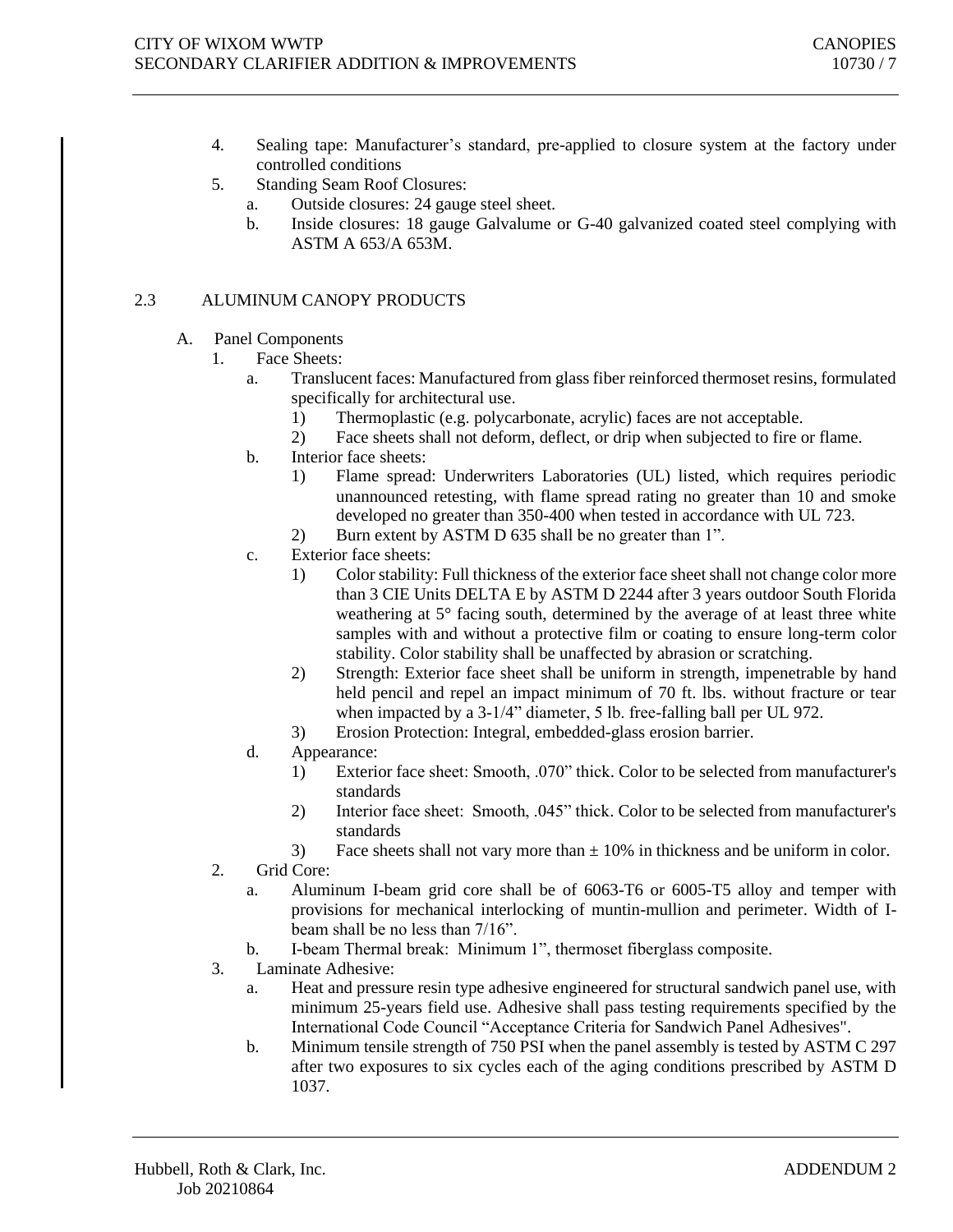- c. Minimum shear strength of the panel adhesive by ASTM D 1002 after exposure to four separate conditions:
	- 1) 50% Relative Humidity at 68° F: 540 PSI
	- 2) 182° F: 100 PSI
	- 3) Accelerated Aging by ASTM D 1037 at room temperature: 800 PSI
	- 4) Accelerated Aging by ASTM D 1037 at 182° F: 250 PSI

B. Panel Construction

- 1. Provide sandwich panels of flat fiberglass reinforced translucent face sheets laminated to a grid core of mechanically interlocking I-beams. The adhesive bonding line shall be straight, cover the entire width of the I-beam and have a neat, sharp edge.
	- a. Thickness: 2 3/4" or 4"
- 2. Standard panels shall withstand 1200° F fire for minimum one hour without collapse or exterior flaming.
- 3. Canopy System:
	- a. Canopy system shall pass Class A Roof Burning Brand Test by ASTM E 108.
	- b. Roof system shall be UL listed as a Class A Roof by UL 790, which requires periodic unannounced factory inspections and retesting by Underwriters Laboratories.
- 4. Canopy System shall meet the fall through requirements of OSHA 1910.23 as demonstrated by testing in accordance with ASTM E 661, thereby not requiring supplemental screens or railings.
- C. Batten and Perimeter Closure System
	- 1. Closure system: Extruded aluminum 6063-T6 and 6063-T5 alloy and temper clamp-tite screw type closure system.
	- 2. Sealing tape: Manufacturer's standard, pre-applied to closure system at the factory under controlled conditions.
	- 3. Fasteners: Various series stainless steel screws for aluminum closures, excluding final fasteners to the building.
	- 4. Finish: Manufacturer's factory applied finish, which meets the performance requirements of AAMA 2604. Color to be selected from manufacturer's standards.
- D. Superstructure
	- 1. The superstructure shall be pre-fabricated of extruded aluminum alloy 6005-T5, 6005A-T61 or 6061-T6 box beams. Ferrous metals shall not be allowed. All parts shall be pre-assembled at the factory and knocked down for shipment. System shall be a Rigid Frame design.
	- 2. Finish: Manufacturer's factory applied finish, which meets the performance requirements of AAMA 2604. Color to be selected from manufacturer's standards.
	- 3. Aluminum structural system design and calculations must be furnished in accordance with the Aluminum Association "Specifications for Aluminum Structures" and the applicable building code. Design calculations must be prepared and stamped by a Licensed Professional Engineer.

# PART 3 - EXECUTION

# 3.1 EXAMINATION

A. Installer shall examine substrates, supporting structure and installation conditions.